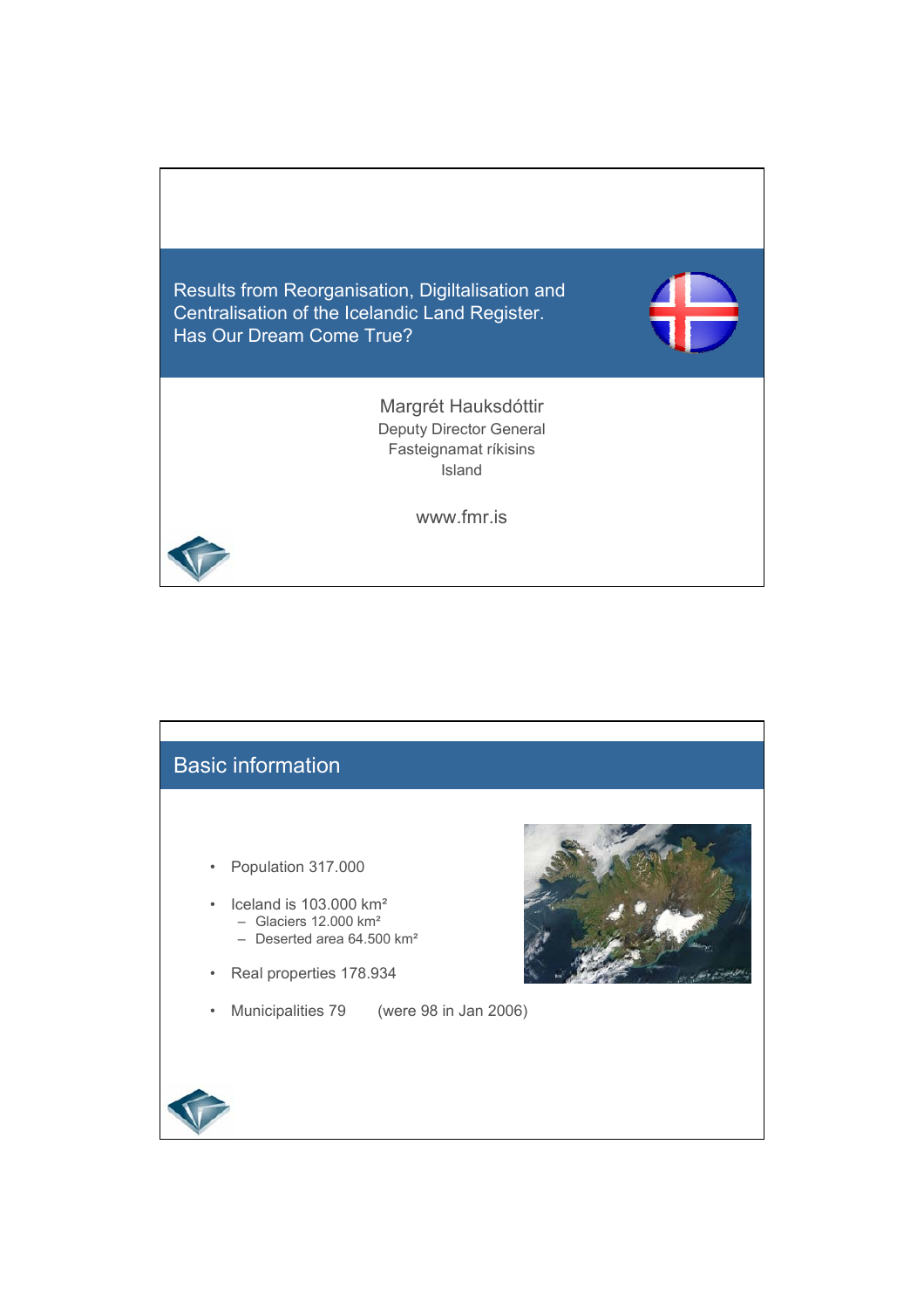

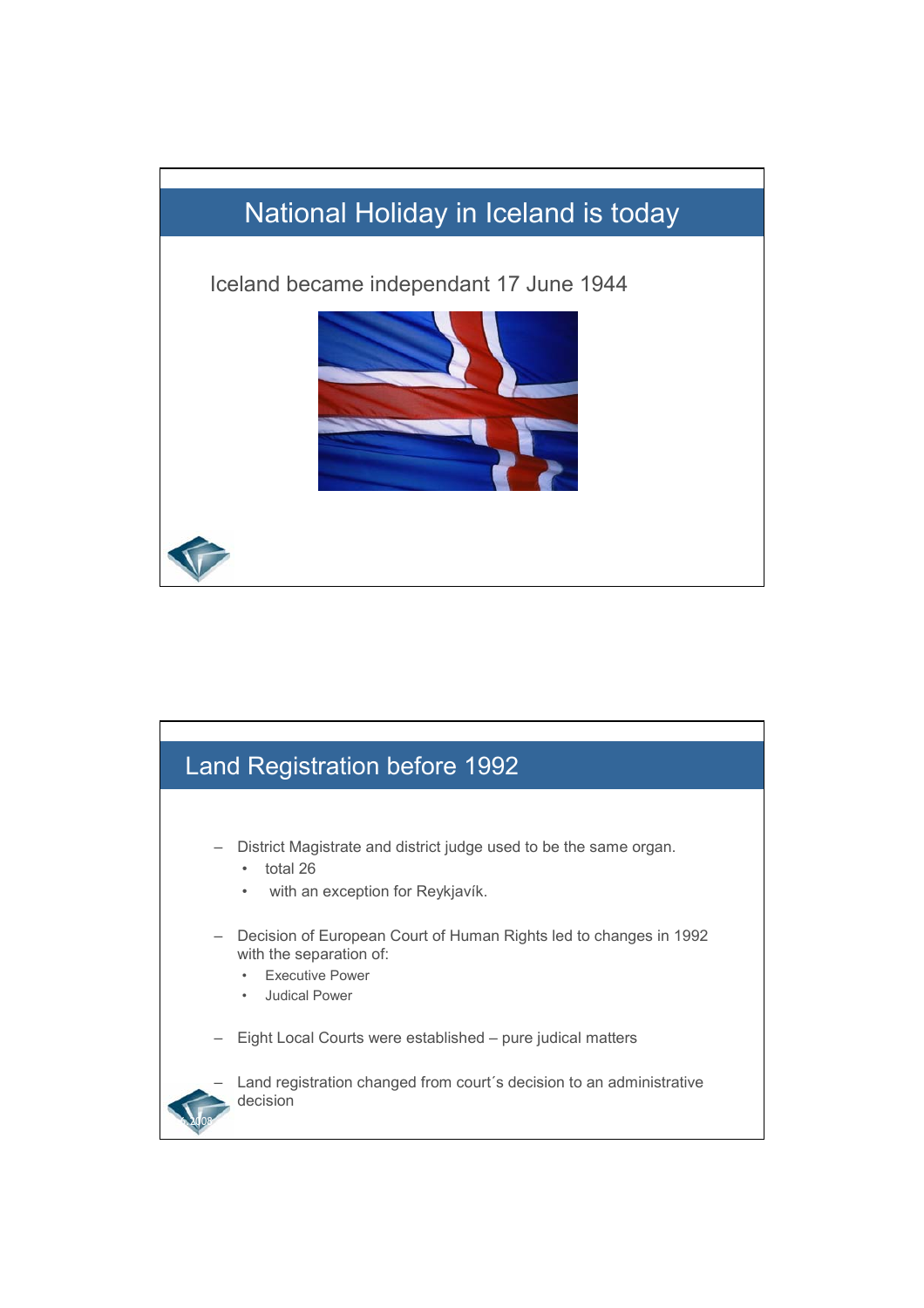

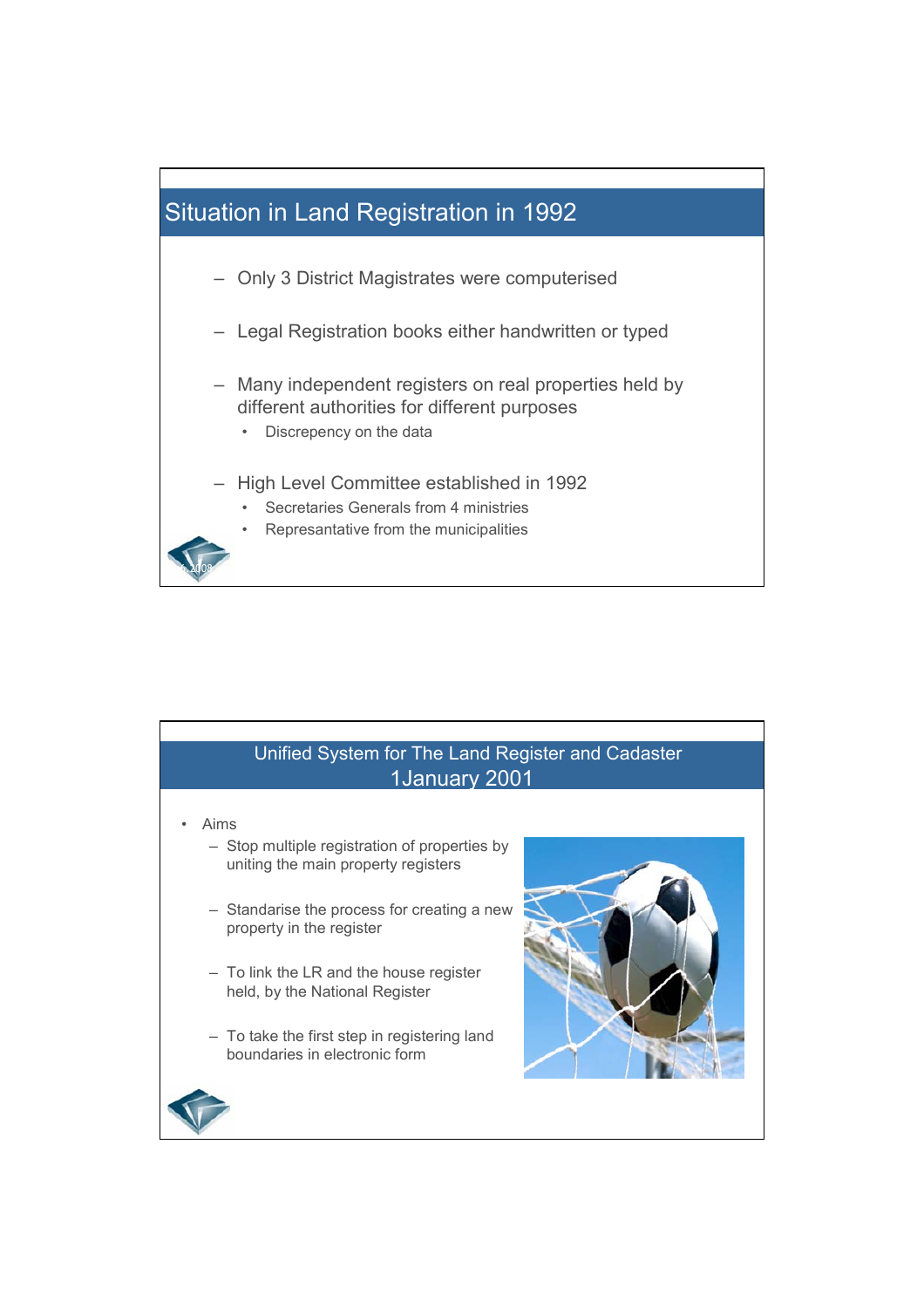

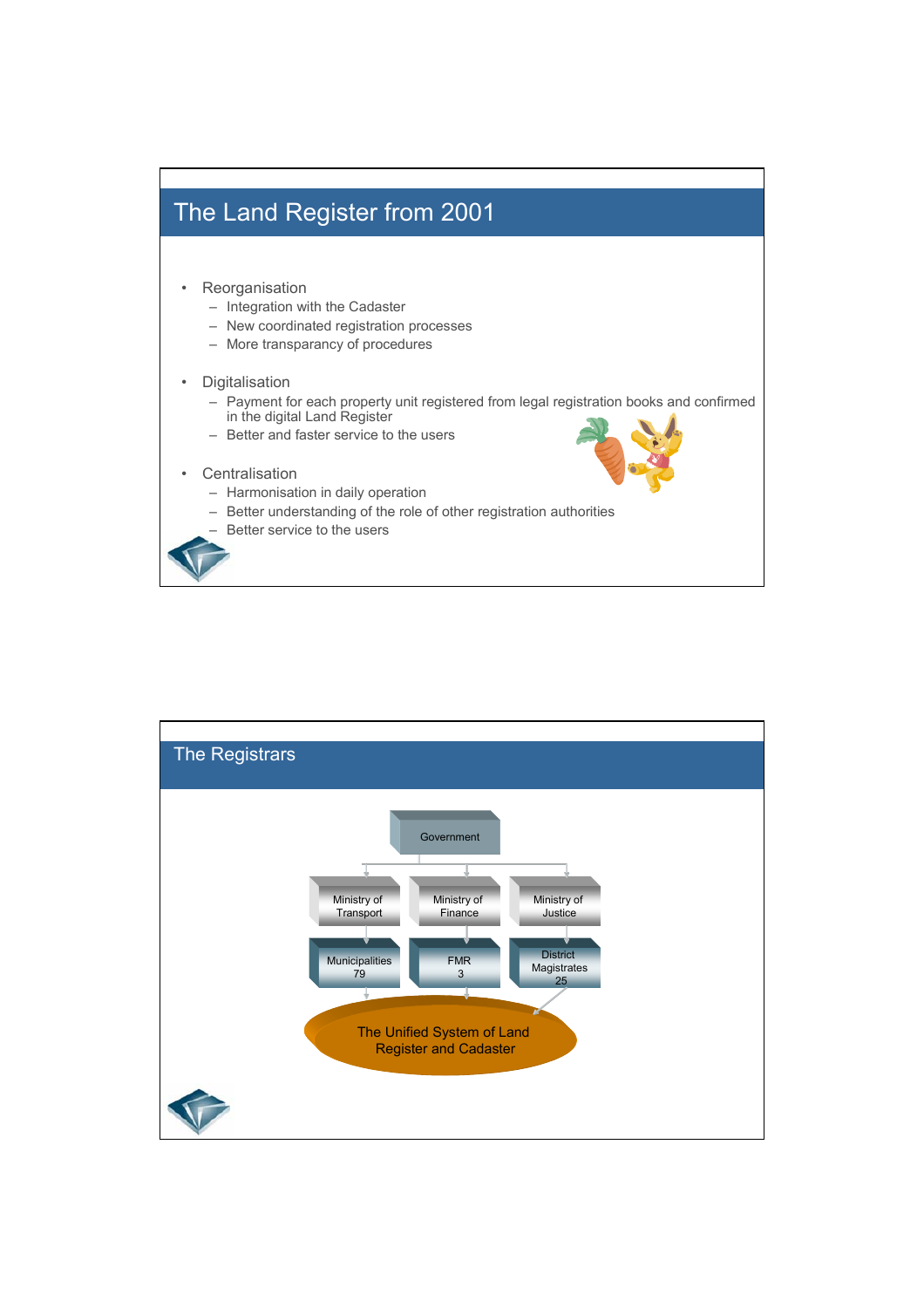

## Role of FMR • Administration of The Unified System – Legal and technical development – Service desk – Training U MOOD TELL • Valuation – for real property tax – for compulsory fire insurance • Registration of sales contracts – research of the real estate market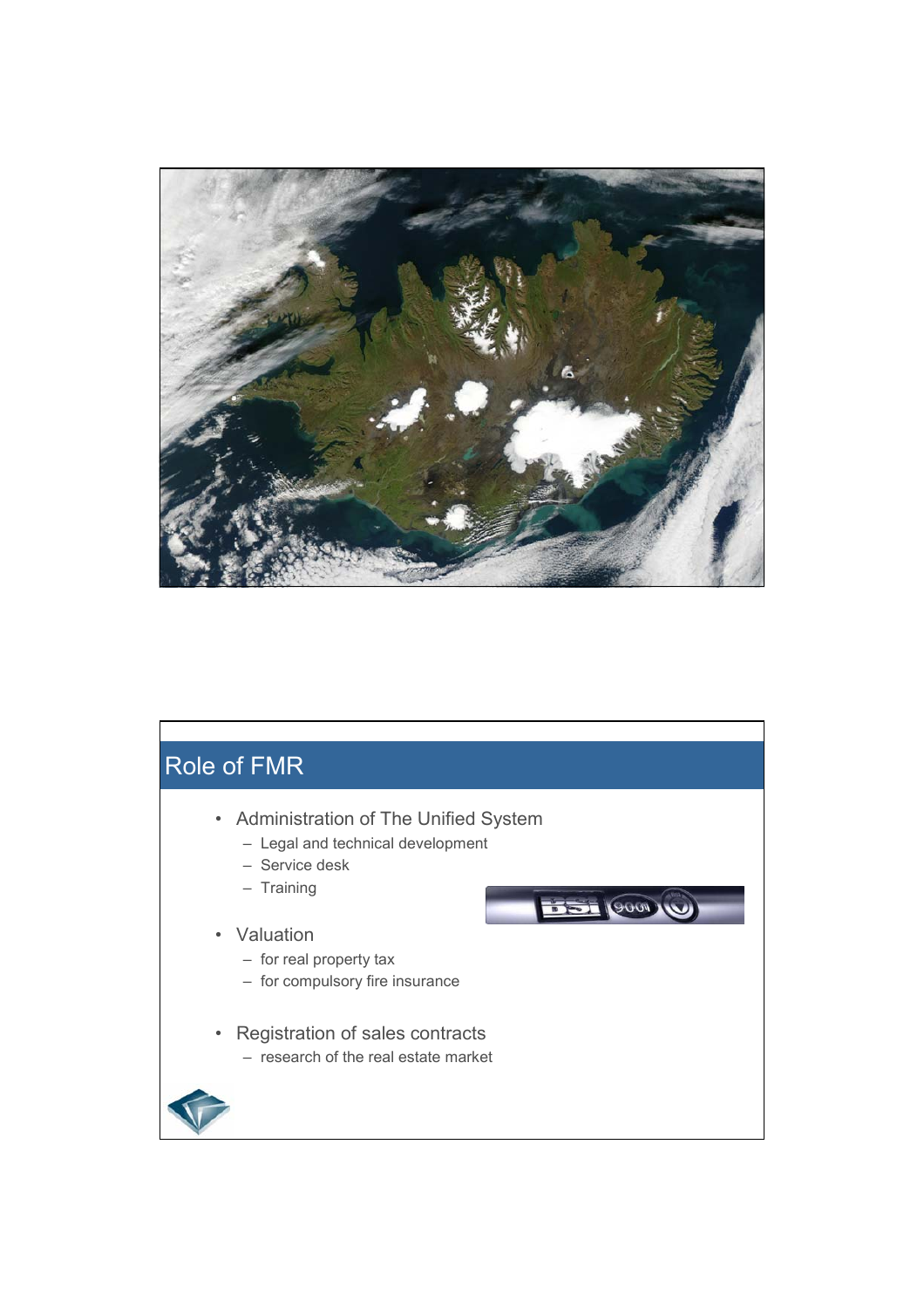

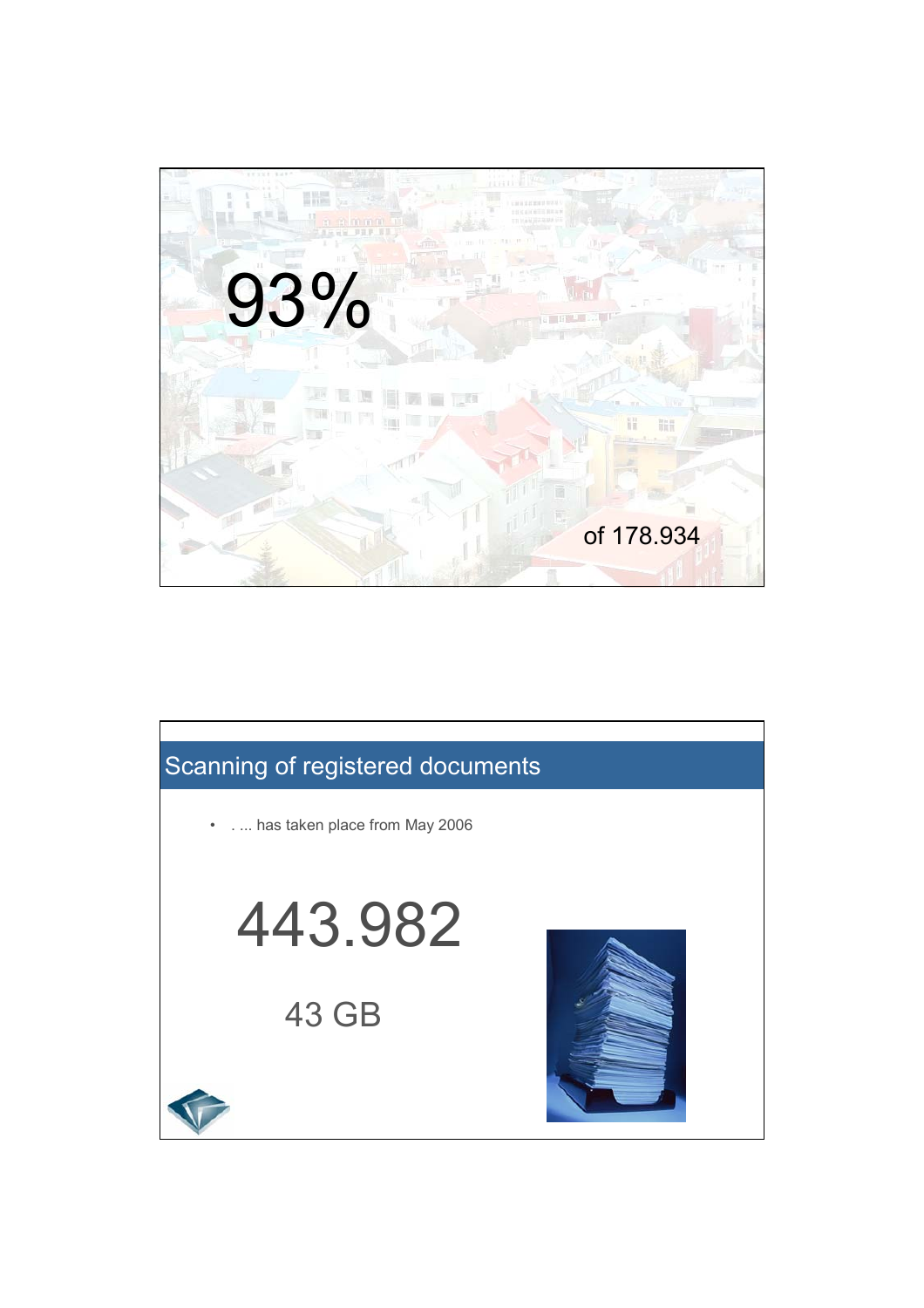

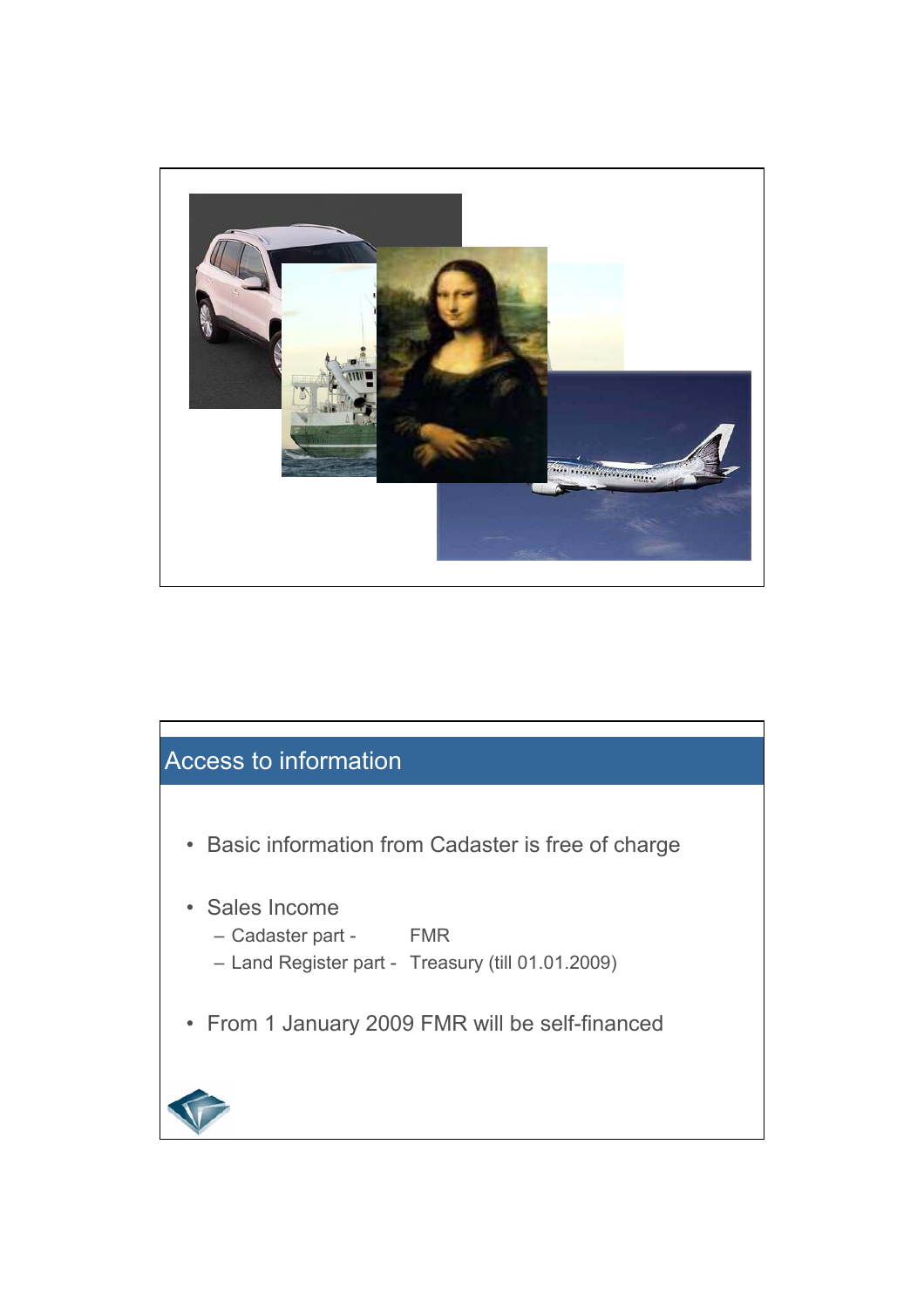